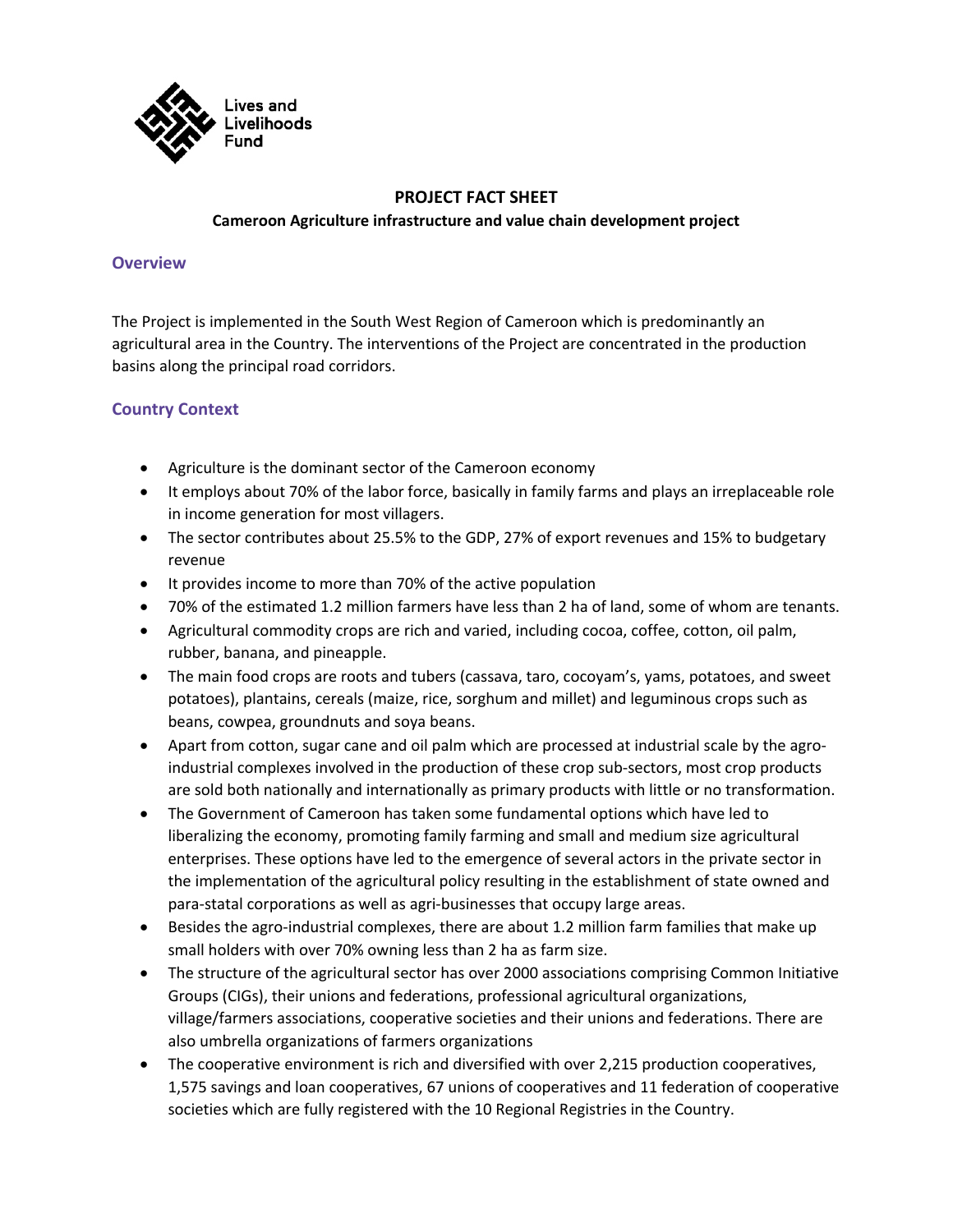

• The microfinance sector plays a vital role in poverty reduction and in boosting agricultural production. There are about 400 microfinance institutions recognized by the monetary authority with about 1.5 million depositors for a savings volume of 400 billion FCFA (about 800 million US\$)

## **Project Objectives**

The Project's overall goal is to contribute to inclusive growth through enhanced agricultural productivity and value chain development.

The development objectives are:

- 1. Increase income of small holders and agricultural service providers
- 2. Improve access to basic social/public infrastructure and services (water and sanitation, basic education, and basic health)
- 3. Facilitate the development of rural enterprises and institutions involved in the crop value chain and
- 4. Enhance the capacity (operational and institutional) of small holder farmers and cooperatives in undertaking rural development projects

#### **Anticipated Results**

- 1. Increased agricultural production and productivity
- 2. Increased sales of agricultural products
- 3. Increased value addition for agricultural produce
- 4. Increased employment of the population
- 5. Improved access to quality food
- 6. Improved access to social infrastructure

#### **Project Components:**

The Project activities are based on the following 5 components:

- ❖ Component A = Value Addition and Market Access
- $\triangleleft$  Component B = Agricultural Productivity Enhancement
- ❖ Component C = Basic Social/Public Infrastructure & Services
- ❖ Component D = Capacity Building and Institutional Development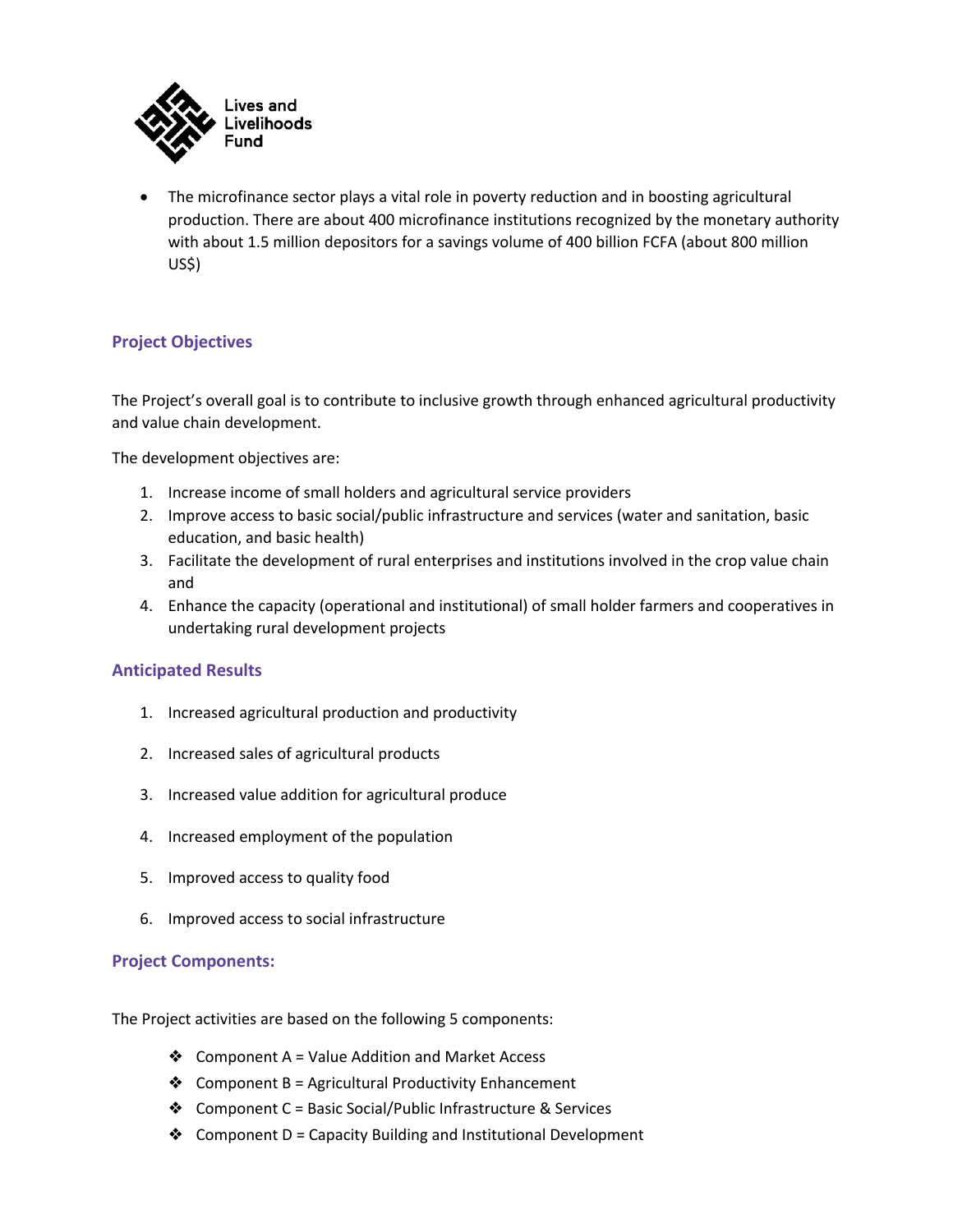

❖ Component E = Project Management and Coordination

## **Project Rationale**

- The Project is implemented in the South West Region of Cameroon which is predominantly an agricultural area in the Country. The interventions of the Project are concentrated in the production basins along the principal road corridors.
- The total surface area is estimated at about 14,500 Km2 with a population of about 1.500 million inhabitants touching about 600 communities out of the 960 that make up the South West Region. There is an active youth population representing about 60% and 52% of the population are women
- GDP growth rate has remained below the 6% target set in the Growth and Employment Strategy Paper (GESP-2010-2020)
- Poverty rate is still high, around 40%
- General unemployment affects 70.6% of the labor force and is more prevalent in the rural areas (78.8%) than in the urban areas (55.7%. The employment structure shows that youth mostly operate in informal agriculture sector where conditions are precarious due to significant shortage decent work resulting in low income.
- Project is aligned to Vision 2035, operationalized in the 2010-2020 GESP whose three pillars are 1. Growth 2. Employment and 3. Governance and strategic management of the state
- Project is consistent with the pillars of the rural sector development Strategy, namely: 1. institutional development and capacity building for public and private stakeholders 2. Improvement of crop productivity and competitiveness and 3. Modernizing rural infrastructure and 4. Sustainably natural resource management.
- Project is aligned with IDB Strategy of Comprehensive Human Development, is aligned with LLF Guidelines, and aligned with the agenda of the Sustainable Development Goals (1, 2,3,4,5,6,8 and 9)

## **Key project information.**

- **IC Approved**: 02nd July 2017
- **Total Project Cost:** \$ 57.795 million
- **LLF Financing:** \$ 33 million, OCR \$ 15.7 million, Loan \$ 4.99 million
- **Government co-financing:** \$ 4.089 million
- **Project duration:** 5 years from effectiveness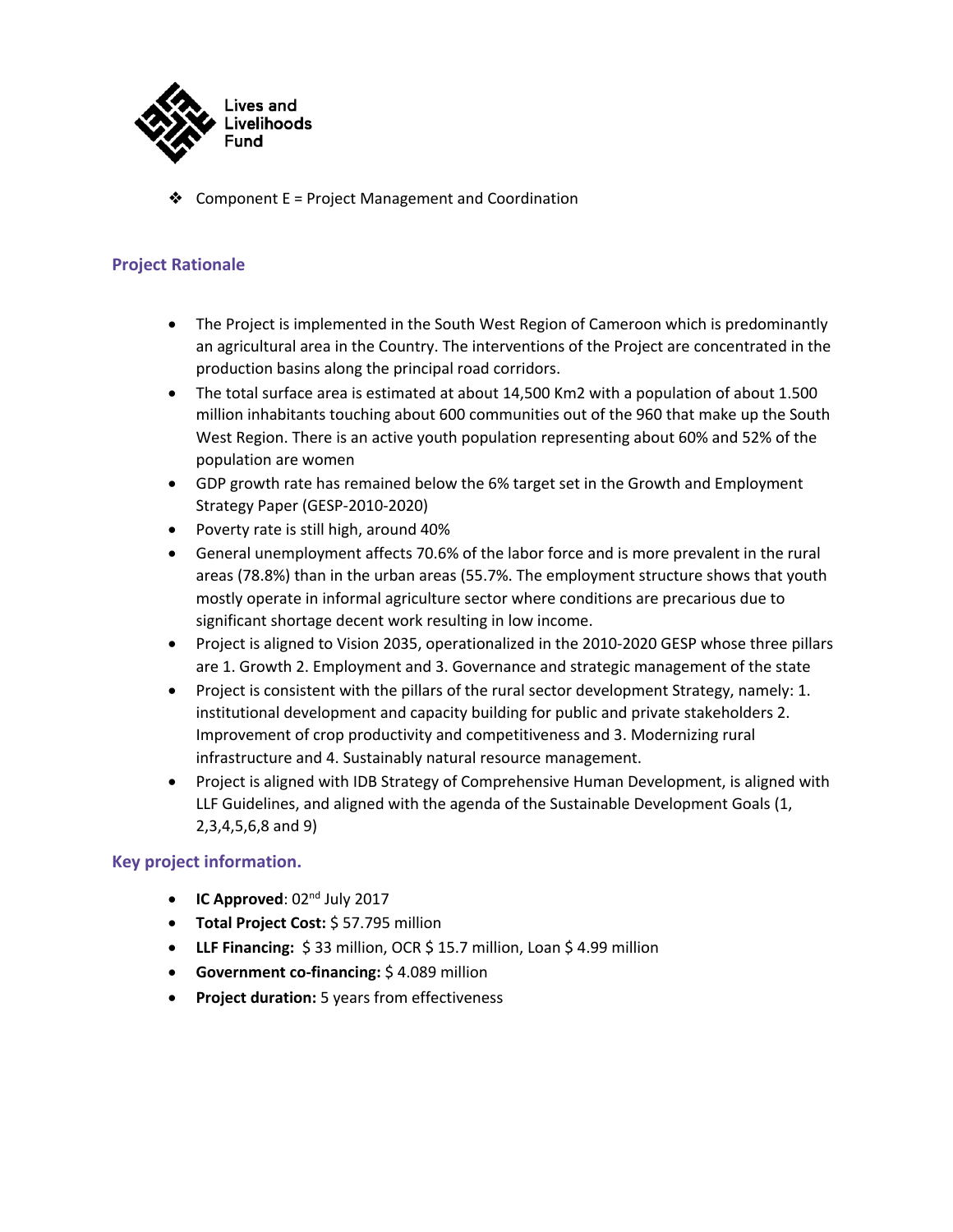

### **Expected Outcomes**

- 1. Increased agricultural production and productivity
- 2. Increased sales of agricultural products
- 3. Increased value addition for agricultural produce
- 4. Increased employment of the population
- 5. Improved access to quality food
- 6. Improved access to social infrastructure

### **Benefits and impact**

- 1. Increased household incomes among the population in the South West Region (SWR)
- 2. Improved food security for the population of the SWR
- 3. Improved access to social services for the population of the SWR

#### **Strategic departments and services**

- The Ministry of Agriculture and Rural Development
- The Ministry of the Economy, Plan and Regional Development
- The Ministry of Finance
- The South West Development Authority
- The Institute of Agricultural Research for Development (IRAD)
- PAMOL
- The Seed Multiplication Farm, Barombi Kang
- Community-based organizations and civil society organizations

#### **Donor Partners**

• **Abu Dhabi Fund for Development (ADFD)**

The Abu Dhabi Fund for Development (ADFD) is an aid agency established by the government of Abu Dhabi in 1971. ADFD aims to help developing countries to achieve sustainable socio-economic growth; through financial assistance in the forms of concessionary loans, managing government grants and equities. ADFD also peruses investments in order to encourage the private sector in the recipient countries to play an essential part in accelerating the economic development process, and at the same time playing a pivotal role in

strengthening and diversifying the future resources of the Fund.

• **Bill and Melinda Gates Foundation (BMGF)**

The Bill & Melinda Gates Foundation (BMGF) is an American private foundation based in Seattle, Washington. The primary goal of the foundation is to enhance healthcare and reduce extreme poverty across the globe and to expand educational opportunities and access to information technology in the U.S.